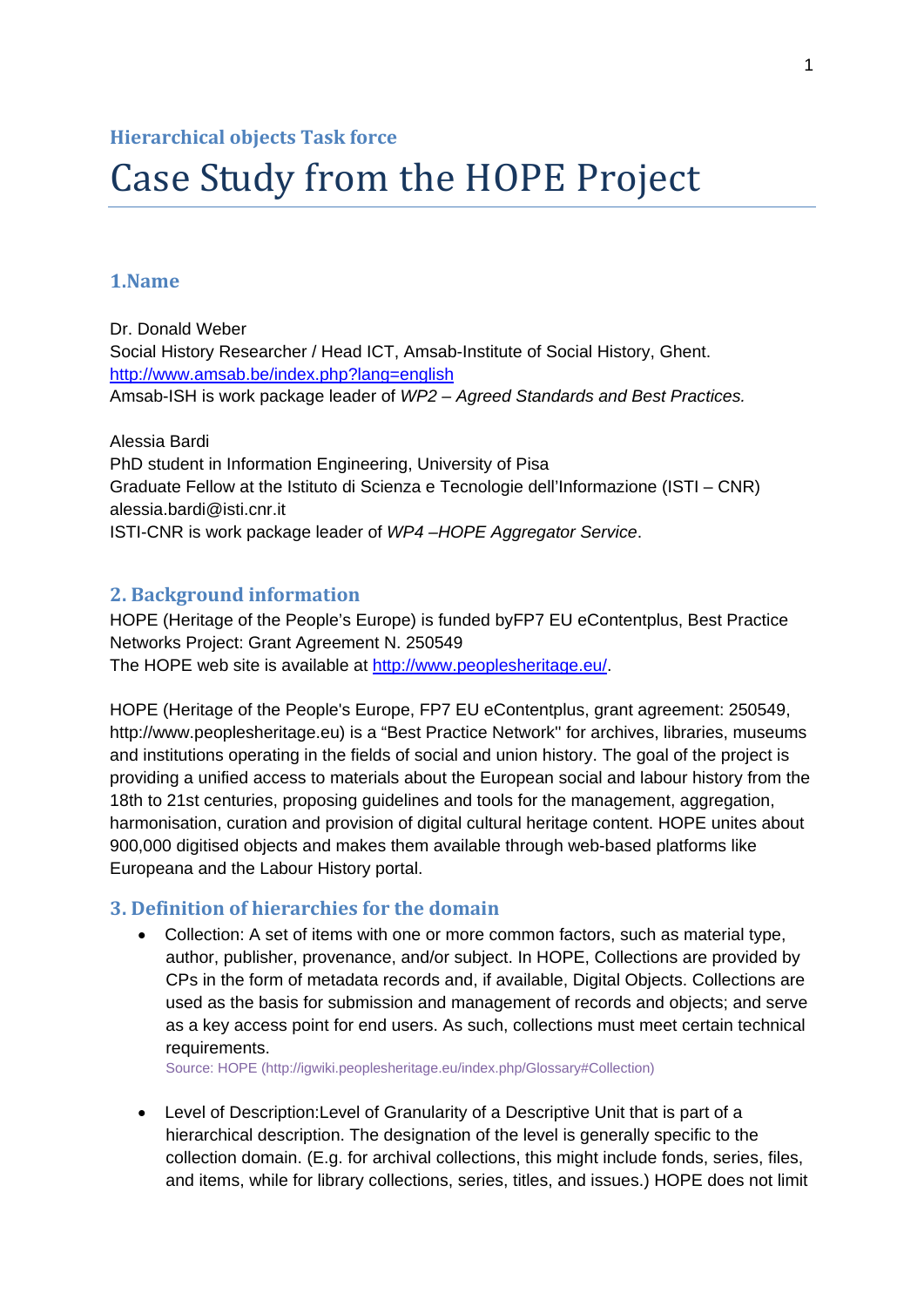the number and type of Levels of Description and can also support idiosyncratic descriptive levels.

Source: HOPE (http://igwiki.peoplesheritage.eu/index.php/Glossary#Level\_of\_Description)

 Archival Finding Aid: Descriptive metadata on the records composing an archival collection. The Archival Finding Aid is generally hierarchic, describing the collection from general to specific, starting with the whole then proceeding to the components (fonds, series, folders, and items). Such metadata are usually created and captured in an archival management system.

Source: HOPE (http://igwiki.peoplesheritage.eu/index.php/Glossary#Archival\_Finding\_Aid)

## **4. Use Case Scenario**

HOPE Content Partners have archival collections of very different sizes and contents. Generally these collections are structured into so-called 'fonds'. A fonds is a set of records that have been generated by a single person, family or corporate body – called the 'creator' – in the course of its activities and functions.

A fonds is typically structured in a hierarchical way: the records are grouped into series on multiple levels.



**Figure 1 ISAD (G) Model of the levels of arrangement of a fonds** 

Descriptions of the content of a fonds (metadata) will reflect the hierarchical structure of a fonds. There will be descriptions on every level. Metadata will start at the top of the structure, then descend to the lower levels, thus describing the fonds from the general to the specific. Each described unit must identify its own hierarchical level, and identify its next higher unit of description ('parent'). Metadata on any level must only contain information relevant to that specific level. Information relevant to multiple levels must only be given at the highest appropriate level, and should not be repeated on a lower level.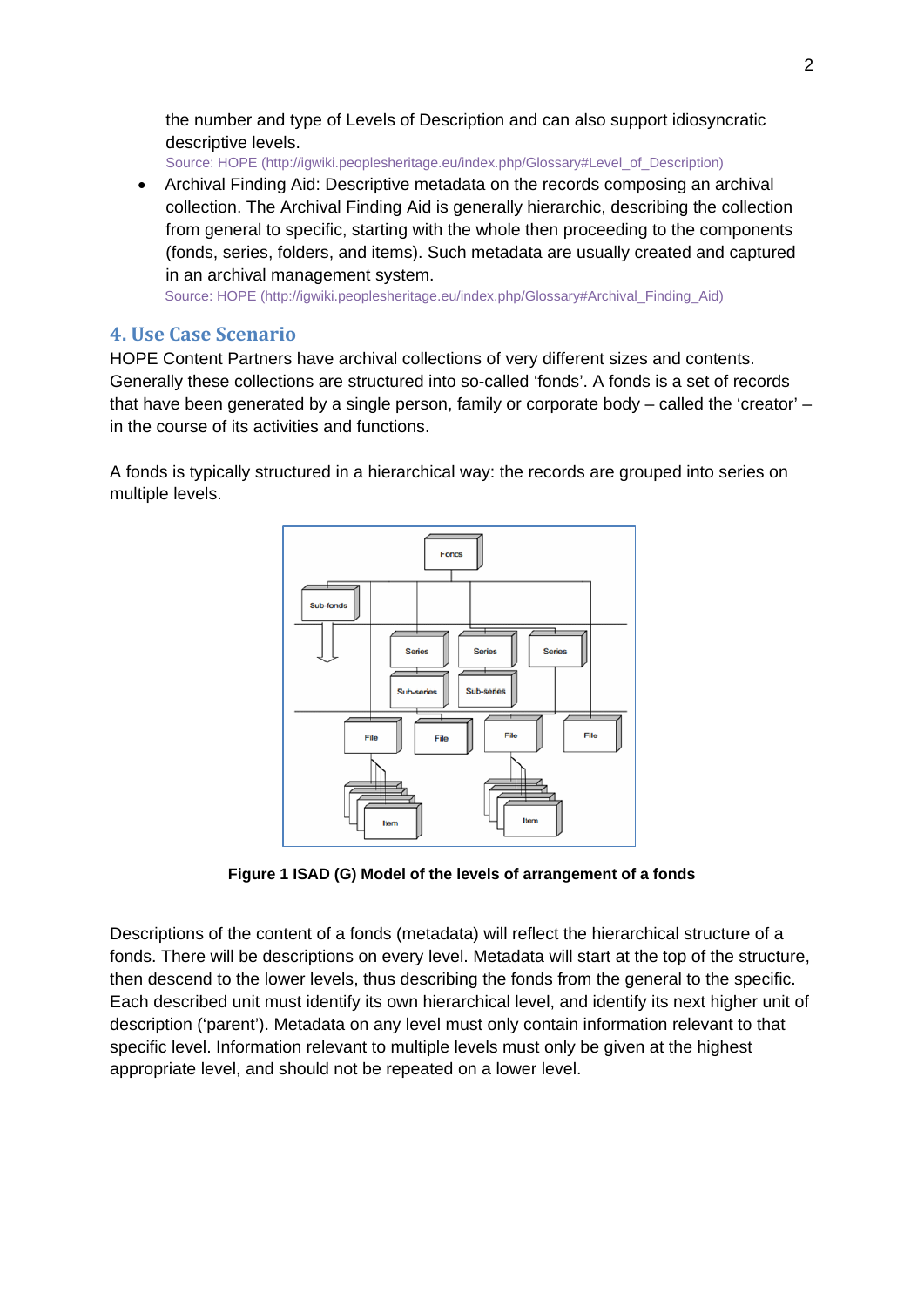

**Figure 2 Hierarchical representation of archival metadata (Amsab-Institute of Social History)** 



**Figure 3 Hierarchical representation of archival metadata (Archives Portal Europe)** 

Typical for such hierarchical metadata is that the lowest level descriptions contain not enough information to allow for a stand-alone representation, i.e. the record's meaning and content are understandable and relevant, only when it is presented as part of a hierarchical 'tree'.

On the part of the data model, in order to allow for hierarchical descriptions, it must minimally allow for two elements to be included into each record: (1) an element describing the level of description, and (2) a link to the parent record. Optionally, a next-in-sequence element may be added, to support intra-level sorting of the metadata (although usually a sorting order will already be determined by the reference code element).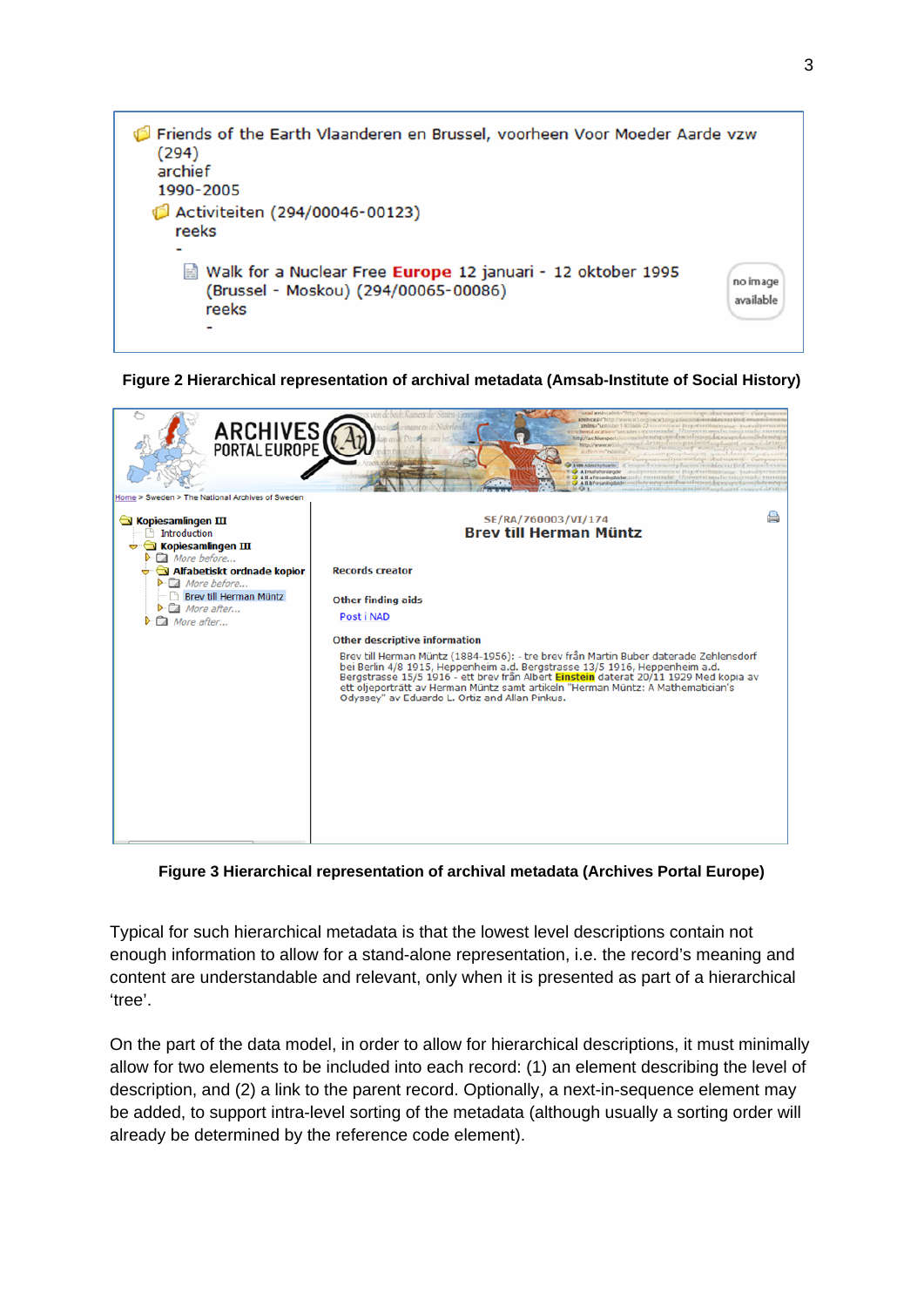

**Figure 4 Hierarchical elements in the HOPE Data Model** 

In the HOPE Data Model, each Descriptive Unit contains an element hope:isContainedBy, allowing to identify a parent next up in the hierarchy, and an element hope:descriptionLevel, identifying the position of the unit's level in the hierarchy. There is also an optional element hope:isNextInSequence.

In the EDM, the hope:isContainedBy relationship will be mapped as the dcterms:isPartOf property, relating two hierarchically structured proxies.

## **5. Problems and limitations**

Digital content

Usually digital content will be linked only to the lower levels of description. This means there will be records that are not linked to digital content, usually the higher-level descriptions. This could conflict with Europeana's policy of focusing on direct access to digital content.

• Inherited values

An alternative solution to hierarchical tree representations could be the automatic inheriting of values of higher level records into their lower level (grand) children. However, this might lead to 'heavy' descriptions. The massive scale copying of values into lower level records will also create data redundancy and requires technical solutions to ensure data consistency among different metadata records.

GUI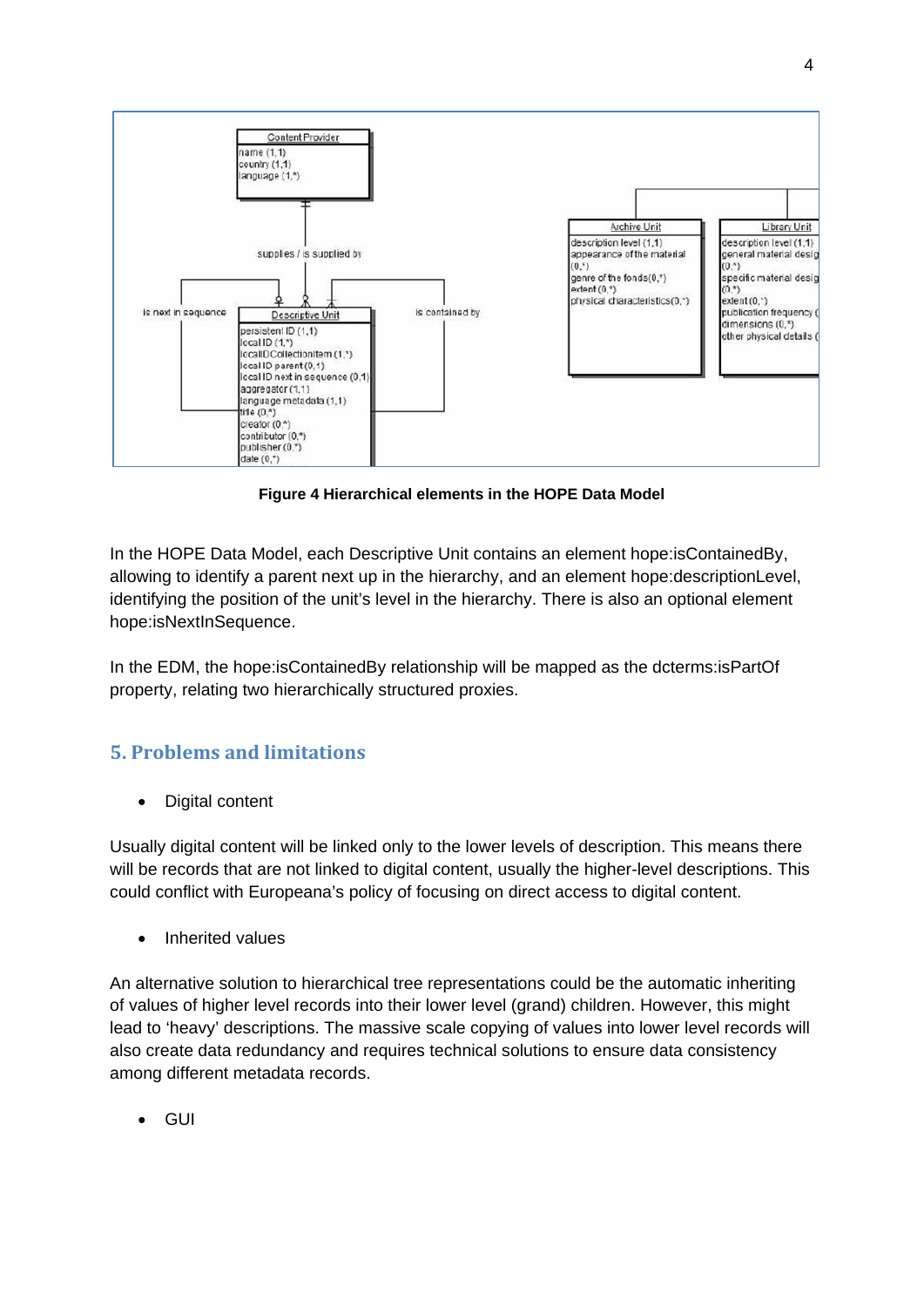Looking at the data model alone will not solve the issue of hierarchical metadata. Providing the end user with sufficient relevant information will depend as much on the user interface as on the underlying data model. Great care should be given to the representation of hierarchies in the GUI.

# **6. Proposed solutions for Europeana**

Figure 6 sketches the mapping logic among HOPE and EDM entities. In summary:

- One HOPE DescriptiveUnit contains descriptive information of a real world object. Consequently it can be mapped into one EDM ProvidedCHO. The identifier of the EDM Provided CHO is the persistent identifier URL of the HOPE DescriptiveUnit. The HOPE isContainedBy relationship is mapped into the EDM isPartOf relationship. The HOPE isNextInSequence<sup>-1</sup> will be mapped into the EDM isNextInSequence (in HOPE the current record links to the next record, in EDM the current record links to the previous one).
- One HOPE DigitalResource contains information about a digital representation of a real world object or of a part of a real world object. Consequently, it can be mapped into one EDM WebResource.

EDM does not currently allow specifying sequential relationships between WebResources<sup>[1](#page-4-0)</sup>; hence the relationship isNextInSequence between DigitalResource is not mapped.

The identifier of a WebResource is the persistent identifier URL of the HOPE DigitalResource, which resolves to a derivative (file representation) of the resource.

 EDM requires at least one Aggregation to aggregate a ProvidedCHO. One Aggregation can aggregate one and only one ProvidedCHO, together with its digital representations (via the relationships: isShownBy, isShownAt, object,hasView). As a consequence, the mapping of a DescriptiveUnit generates not only a ProvidedCHO, but also the corresponding Aggregation.

The Aggregation links to the WebResources generated from the DigitalResources associated to the DescriptiveUnit.

The identifier of an Aggregation is the persistent identifier (not the whole URL, which is instead used for the ProvidedCHO) of the HOPE DescriptiveUnit.

The Aggregation's isShownBy and object link to the first WebResource of the object. Further WebResources (i.e., the DescriptiveUnit has several DigitalResources) are linked to the Aggregation via the relationship hasView.

<span id="page-4-0"></span> $\frac{1}{1}$ <sup>1</sup>Europeana Data Model MappingGuidelines, [http://pro.europeana.eu/documents/900548/ea68f42d-32f6-4900-91e9](http://pro.europeana.eu/documents/900548/ea68f42d-32f6-4900-91e9-ef18006d652e) [ef18006d652e,](http://pro.europeana.eu/documents/900548/ea68f42d-32f6-4900-91e9-ef18006d652e) pages 14-16.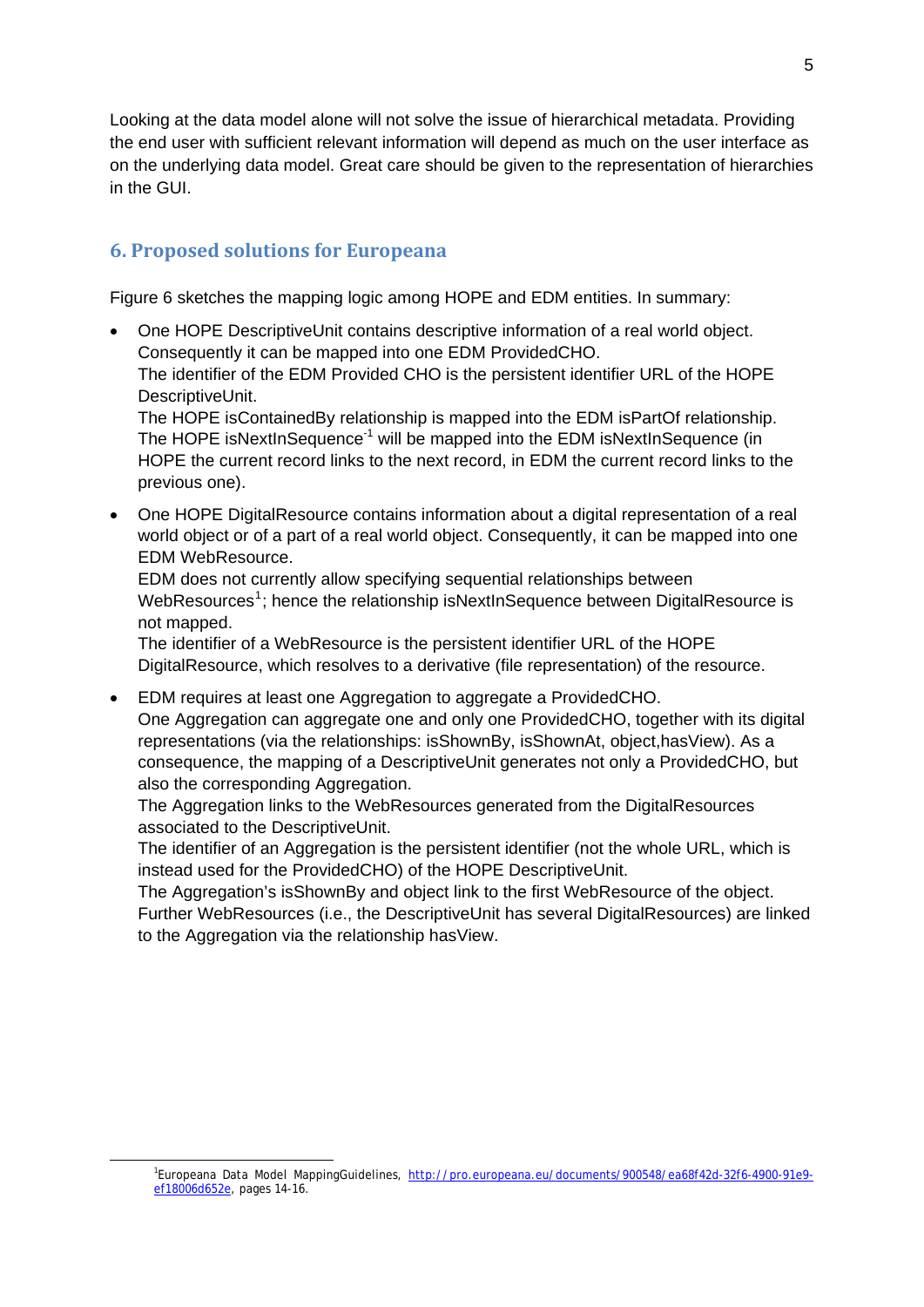

Figure 6 Logical Mapping from the HOPE Data Model to EDM

The following XML is an example of an EDM file provided by HOPE to the Europeana Ingestion Team. XML namespace declarations are omitted for sake of simplicity.

#### <rdf:RDF>

<ore:Aggregationrdf:about="10796/A400000627\_1067"> <edm:aggregatedCHOrdf:resource="http://hdl.handle.net/10796/A400000627\_1067"/> <edm:dataProvider>Amsab-Institute of Social History</edm:dataProvider> <edm:provider>Hope - Heritage of the People's Europe</edm:provider> <edm:rightsrdf:resource="http://www.europeana.eu/rights/rr-f/"/> <edm:isShownBy rdf:resource="http://hdl.handle.net/10796/1982\_38?locatt=view:derivative2"/> <edm:isShownAtrdf:resource="http://hdl.handle.net/10796/A400000627\_1067#page"/> <edm:object rdf:resource="http://hdl.handle.net/10796/1982\_38?locatt=view:derivative2"/> </ore:Aggregation>

<edm:ProvidedCHOrdf:about="http://hdl.handle.net/10796/A400000627\_1067"> <!—the dcterms:isPartOf refers to the container edm:ProvidedCHO --> <dcterms:isPartOfrdf:resource="http://hdl.handle.net/10796/A400000627\_22"/> <dcterms:issued>1982</dcterms:issued> <dc:identifier>http://hdl.handle.net/10796/A400000627\_1067</dc:identifier> <dc:identifier>PV-MTSF 258</dc:identifier> <dc:title>Combat (1982)38</dc:title> <dc:language>fra</dc:language>